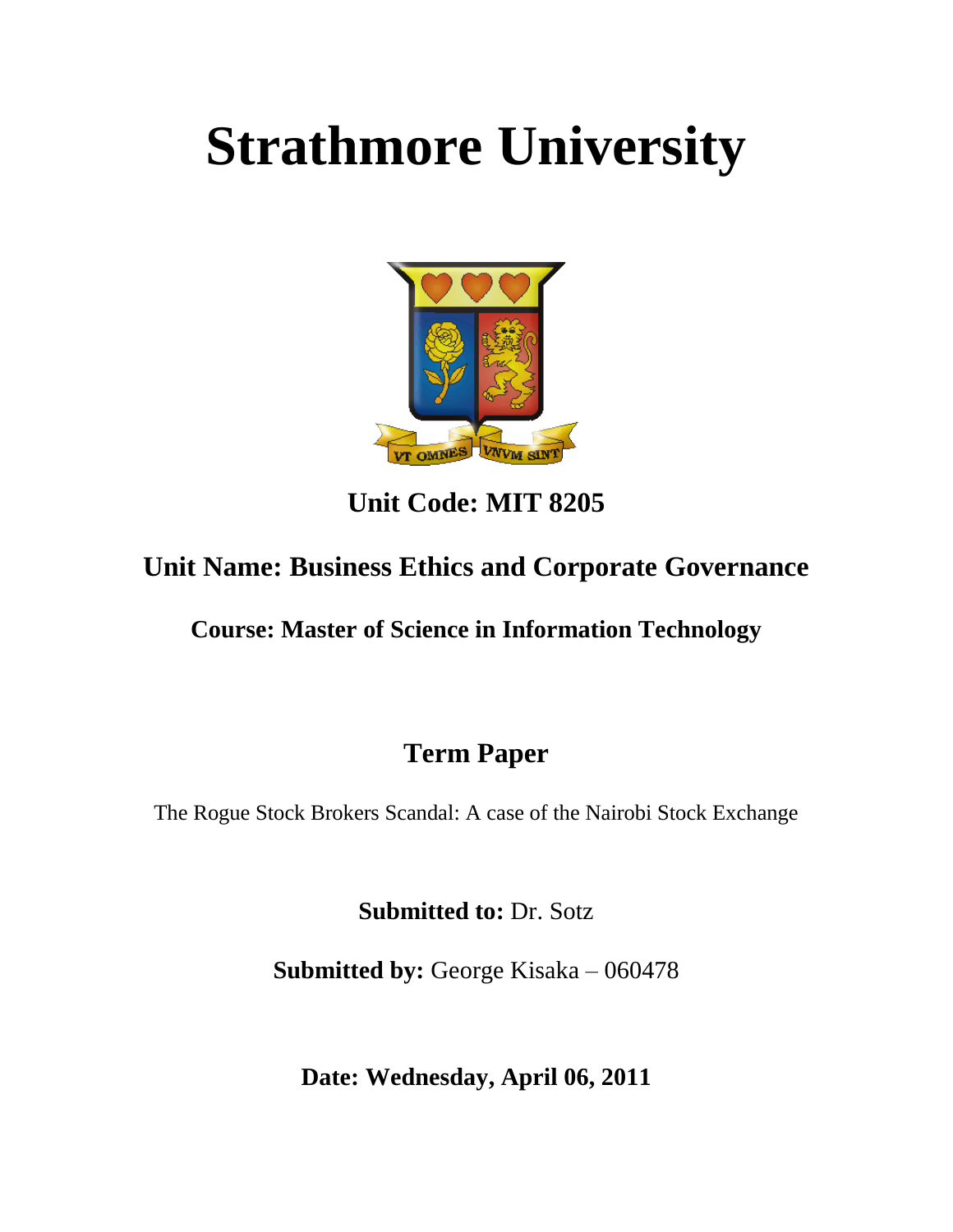# Contents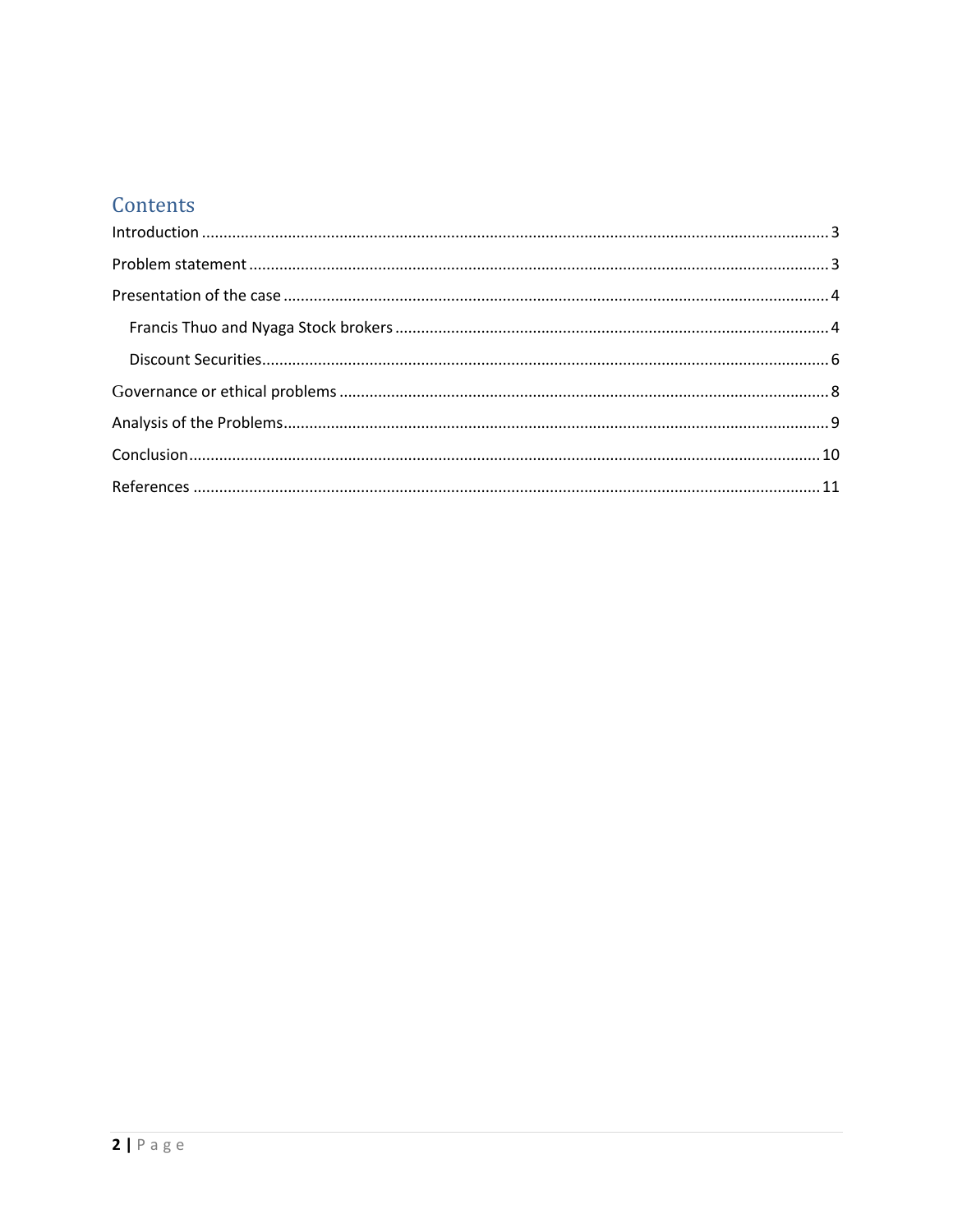## <span id="page-2-0"></span>**Introduction**

The Kenyan Capital Markets Authority (CMA) has recently experienced cases of dubious stock brokers, who in their operations have led to the loss of clients' money and in extreme cases folding of the involved companies. In this paper, we look at the case of three such stock brokers namely; Discount Securities Limited, Nyaga Stock Brokers and the Francis Thuo Stock Brokerage firm. Discount Securities went down after it became apparent they were facing serious corporate governance and liquidity problems while the other two found themselves going down due to allegations of unauthorized trading in clients' shares. The three firms went down with an estimated \$34 million of investors' funds.

There have also been cases of irregular trading in the bonds market where commercial bank dealers collude with dealers at the Nairobi Stock Exchange (NSE) to artificially inflate Treasury bond prices for personal gain<sup>1</sup>. For the purposes of this paper we shall focus on the former ill alone.

## <span id="page-2-1"></span>**Problem statement**

Key to the success of any securities market is an up to date legal and regulatory framework that will guide the operations of all stakeholders. A regulatory organ is therefore mandatory as it protects the interests of all stakeholders involved in the operations of any bourse. The regulatory

 $\overline{\phantom{a}}$ 

<sup>&</sup>lt;sup>1</sup> BUSINESS DAILY: - MONEY MARKETS ROGUE STOCKBROKERS NOW TURN TO BONDS MARKET. (N.D.). . RETRIEVED APRIL 5, 2011, FROM HTTP://WWW.BUSINESSDAILYAFRICA.COM/-/539552/617472/- /VIEW/PRINTVERSION/-/J1ES4L/-/INDEX.HTML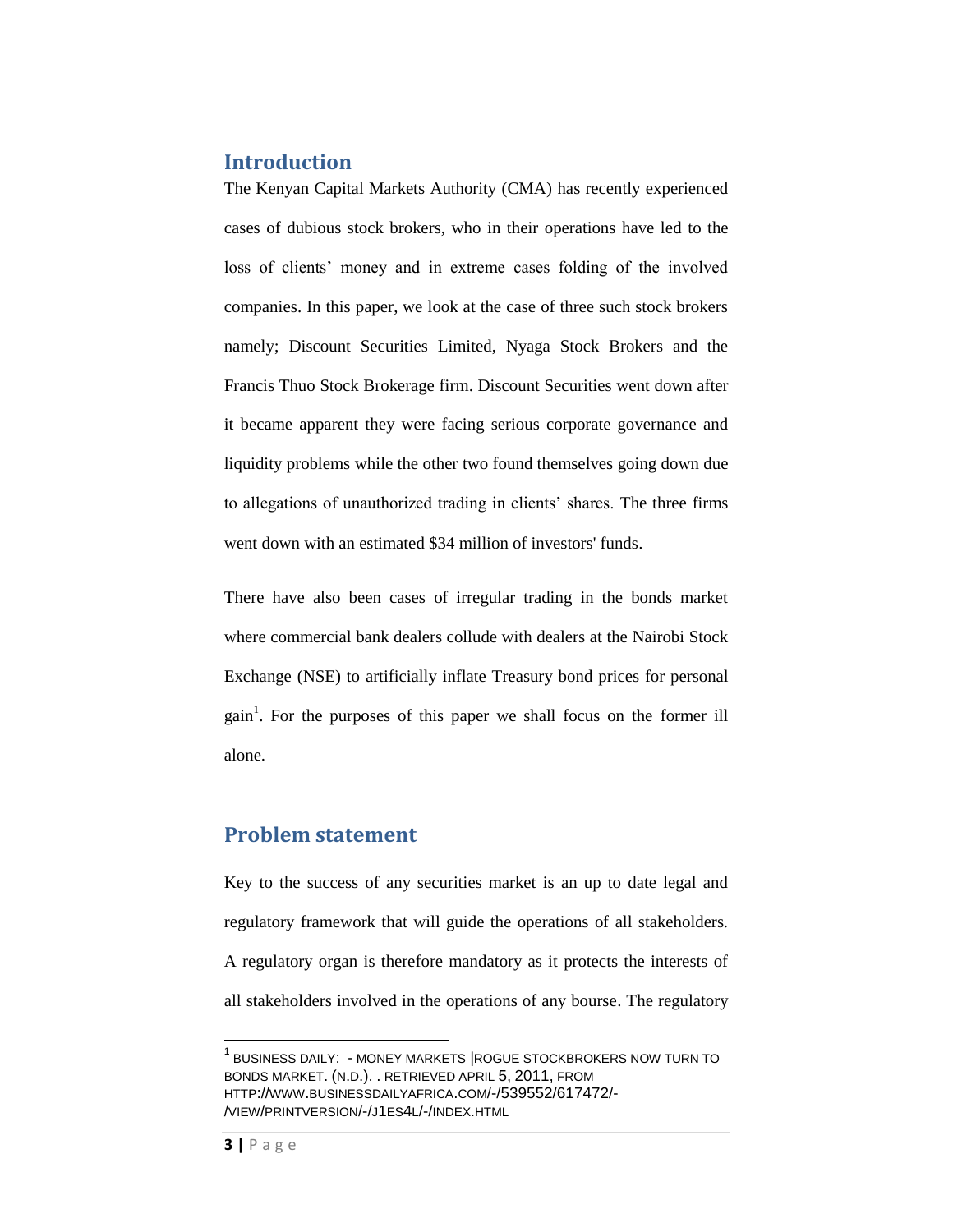authority acts as referee to ensure that competitors have a level playing field as well as sets standards that will protect investors' monies. This ensures growth of the market by building investor confidence, safeguarding investments, punishing dubious stock brokers and promoting a free market. It may be argued that the presence of a regulator in a free market is a paradox but we choose to look at the regulator as a facilitator and not controller as per their mandate. The NSE is lacking in this aspect or at least the existing regulator, the CMA, is seen to be failing in this aspect as evidenced by the recent rise in rogue stock brokers at the bourse in the past few years. The details of this follow below

#### <span id="page-3-0"></span>**Presentation of the case**

#### <span id="page-3-1"></span>**Francis Thuo and Nyaga Stock brokers**

In March 2008 Nyaga Stock brokers, went into receivership putting the savings of about 130,000 investors at risk. This happened hardly a year after Francis Thuo stock brokerage firm went under and led to the CMA suspending it from trading in the NSE. A forensic audit was initiated to investigate the cause of its demise as well as investigate the alleged misappropriation of clients' funds.

It had been reported that the firm was trading in customers' shares without their consent, and would restore them after individual customers noticed the practice and lodged complaints. The audit report revealed that the company would sell clients' shares illegally and then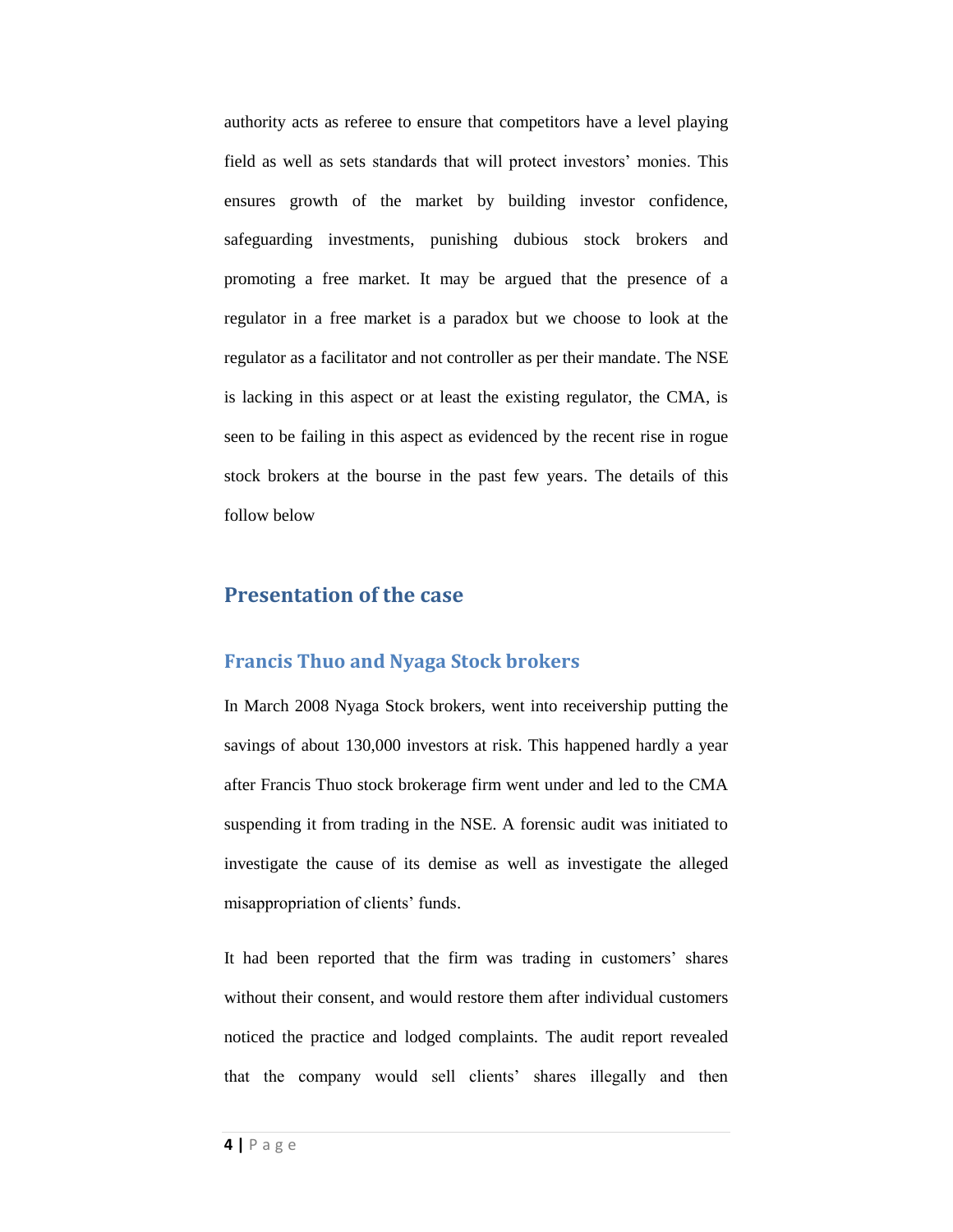subsequently buy the same quantity of shares through the normal board. The broker also sold client shares through the NSE prompt board where it takes only one day to settle but instead of passing the proceeds to clients they would take four days to settle purchase orders for the same shares this time through the normal board. In the process, the company benefitted from the profits that accrued from the change in prices during those four waiting days. The biggest indictment to the CMA as regards this story is the fact that it was a déjàvu of events of the previous year when Francis Thuo brokerage firm went down in exactly the same circumstances

Following the scandal at Nyaga Stock brokers, the NSE moved with speed to pump Kshs 100M to the broker to help it meet its fiduciary duty. The broker held a fiduciary relation or acted in a fiduciary capacity to its clients whose funds were entrusted to it for investment but failed to uphold the required level of integrity. The perpetrators of the malpractice (owners and some staff) were later investigated and charged but the fact that affected clients were quickly compensated using the Kshs 100M fund and the matter shelved for some time before the prosecutions leaves a lot to be desired

It is noteworthy that after Francis Thuo stock brokerage firm was suspended in 2007 and in the entire year to the fall of Nyaga Stock brokers, the CMA got numerous complaints about Nyaga's conduct and was well aware of the client complaints at the firm. Nothing was done to address this matter until a month before it went into receivership, when the story was already public knowledge and was doing its rounds in the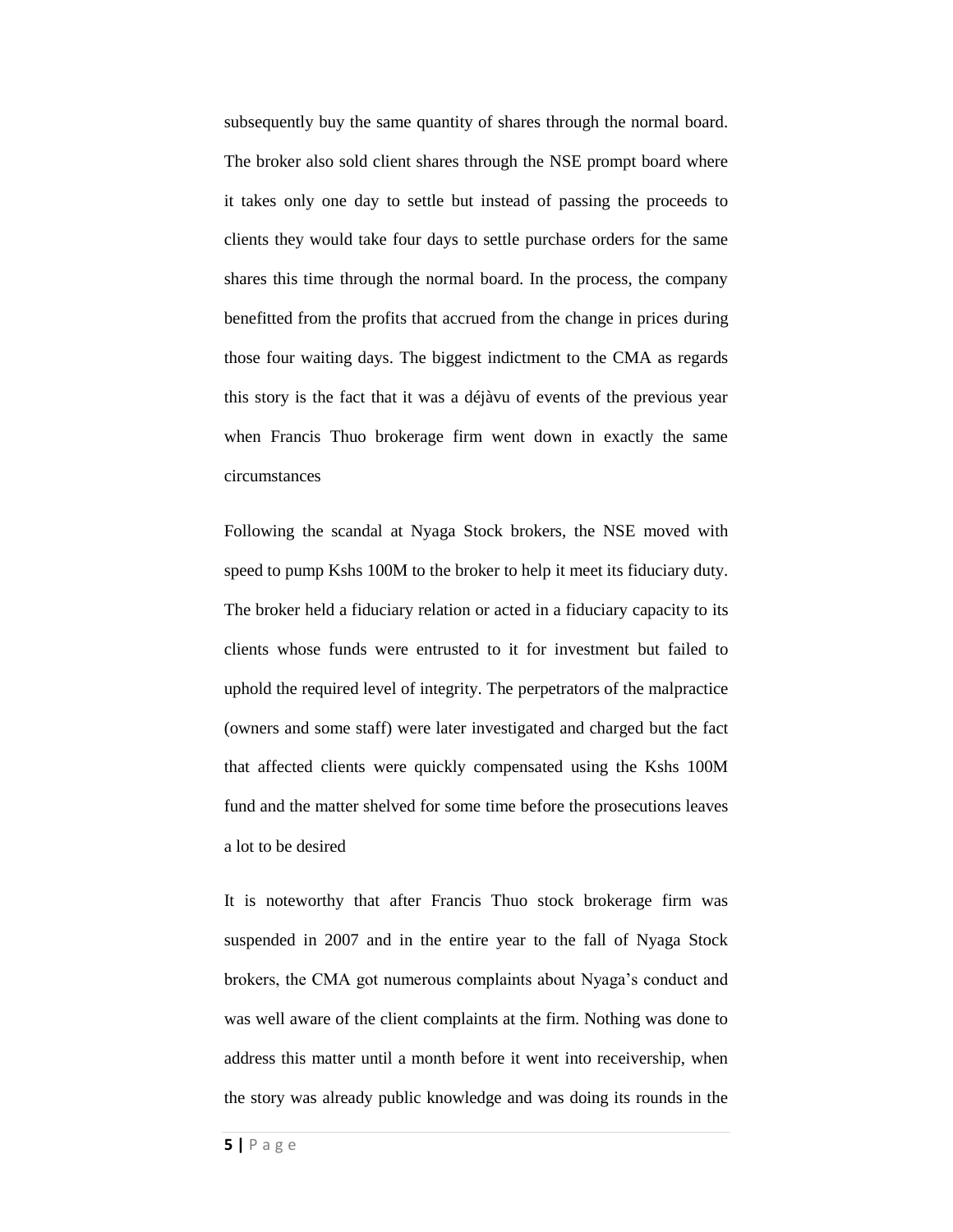local dailies. Only then did the NSE come to the aid of one of its own by pumping the Kshs 100M into the broker smack in the middle of investigations on the stockbrokers' conduct

Going back to the introductory remarks of this paper, we noted that key to the success of any securities market is an up to date legal and regulatory framework that will guide the operations of all stakeholders ensuring an even playing field and the realization of a free market. The perceived preferential treatment given to Nyaga Stock brokers can be seen as an abuse of a free and efficient market. The NSE had a turnover of Kshs 100 Billion at the time and one would expect that such a bourse would at least be well regulated. Leaving rogue stock brokers to manipulate the market and in some cases being seen as facilitating their improper conduct does not go down well with the industry stakeholders. According the stakeholder theory, corporate conscience is as important if note more important than the goal of maximizing financial return to stockholders. The NSE is however seen to violate this theory by focusing on its image and future profitability at the expense of corporate conscience

#### <span id="page-5-0"></span>**Discount Securities**

Exactly a year after Nyaga Stock brokers were placed under receivership and therefore two years after Francis Thuo stock brokers went down, Discount Securities started its journey down. The brokerage firm was placed under statutory management with effect from March 16, 2009. This time however, the cause was serious corporate governance and liquidity problems.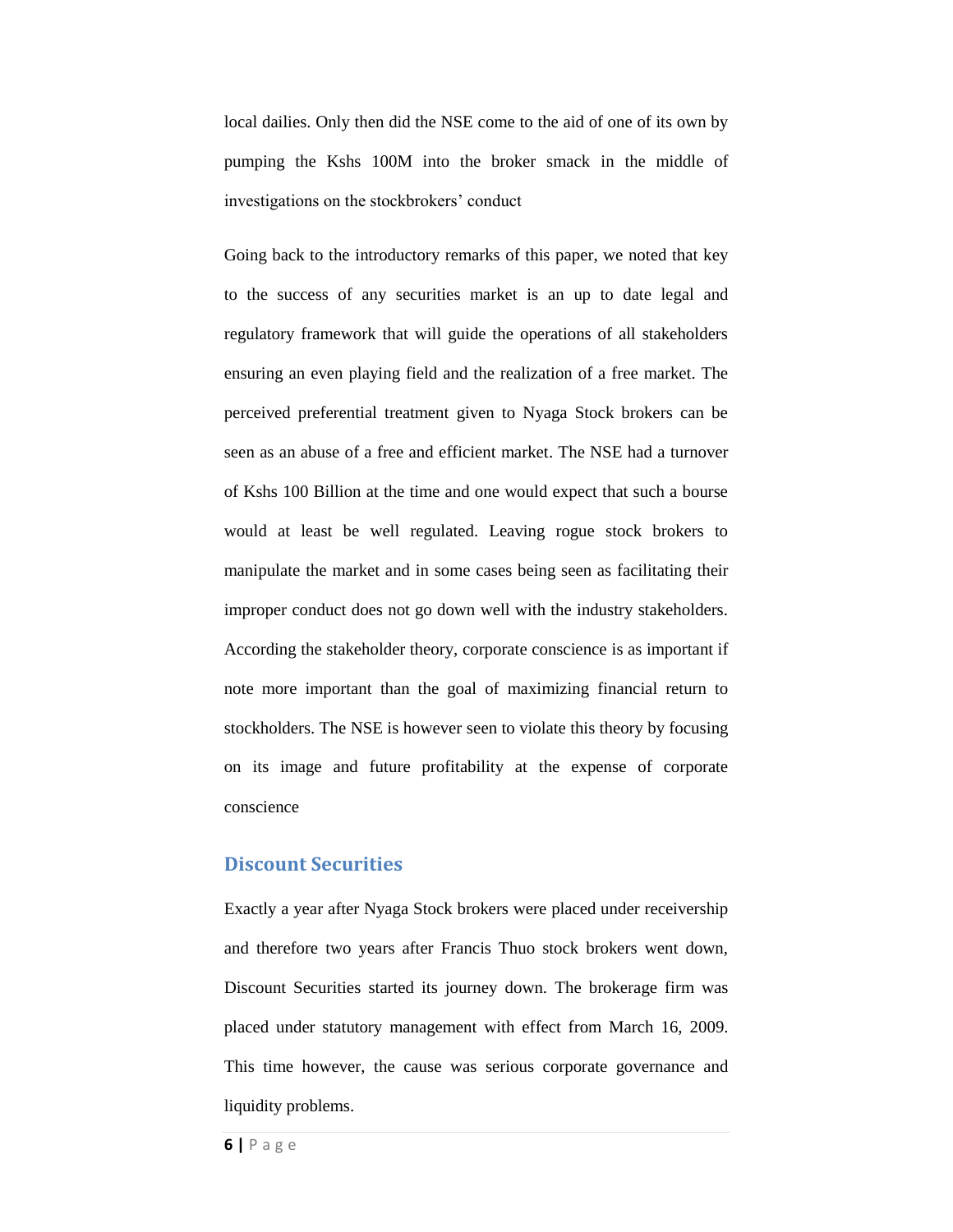As regards corporate governance, the two majority shareholders, William Githaiga Murungu and Peter James Kiragu Mwangi, had been locked in a bitter dispute of the shareholding of the firm since 1997 and it was left to the courts to arbitrate. Mr. Githaiga who was at the time the chairman of the board and Mr. Kiragu who was a director each subscribed to 250 shares of the company's 500 shares upon inception thereby being sole owners. Githaiga claimed that Kiragu willingly and officially resigned both as a director and shareholder of the company in October 2006, an allegation Kiragu vehemently denied. Githaiga also claimed that he had bought Kiragu's shares at the time although the transaction had failed to go through initially. Determination therefore of the directorship and shareholding of the company had become a legal issue

As regards liquidity, Discount Securities was unable to meet its financial obligations to its clients leading to customer complaints. Simply put, the company was not able to pay its clients their money when they needed it. It did not have enough money in the bank to pay clients who were redeeming their shares, having invested in the NSE through them. Similar to the previous cases, the company had failed in its fiduciary duty, which was the reason for its existence in the forts place

The CMA moved in as regulator, to act in the interest of all stakeholders first appointing KPMG as an Independent Executive Managing Director to replace Githaiga. The broker was then placed under statutory management on March 16th 2009. At the time it was placed under statutory management, the company had a total of Kshs 15.2 million in investments which the statutory manager was tasked to refund. To do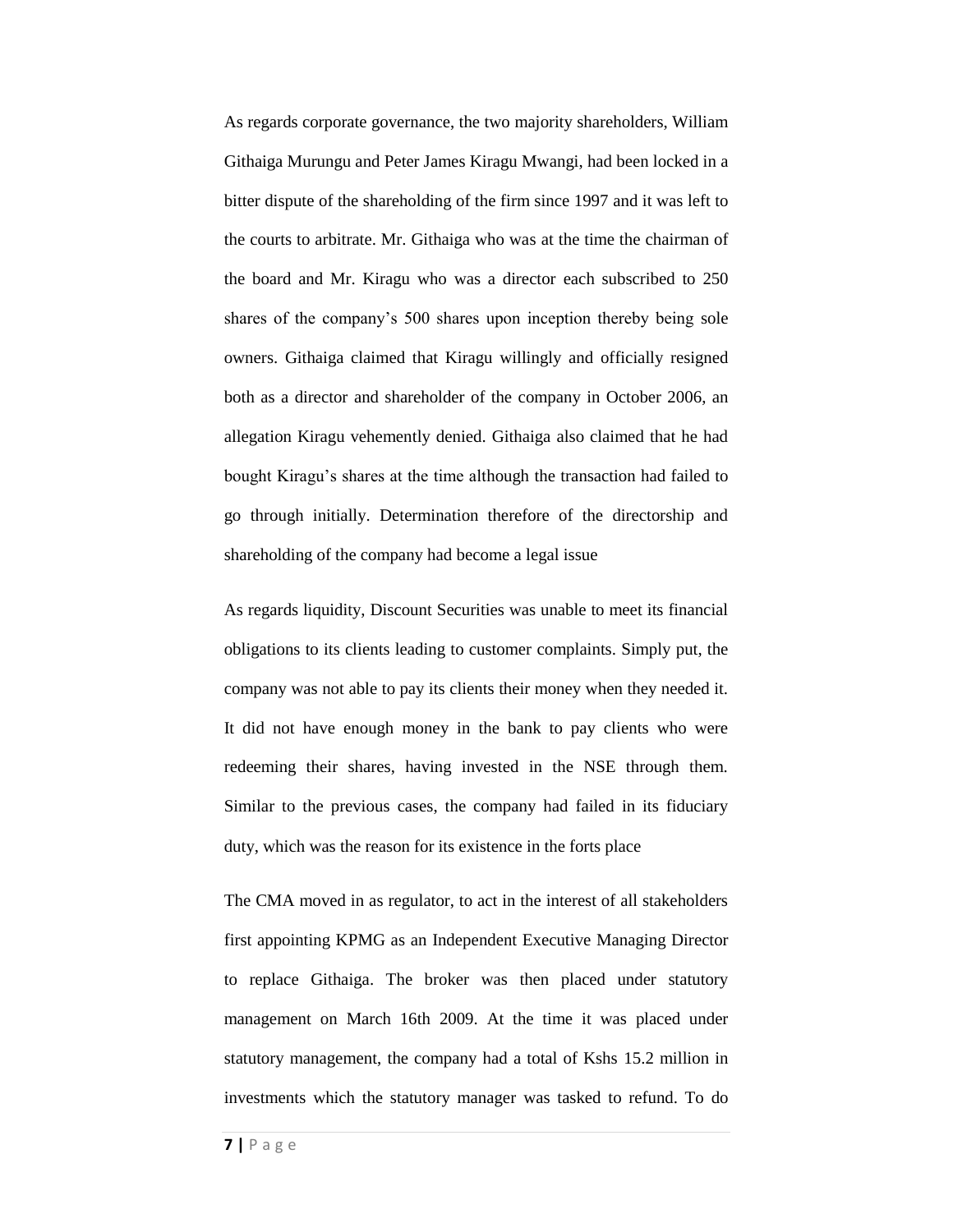this, he opted to liquidate the company and invited bids to buy the company's fixed assets including office furniture and cars.

#### <span id="page-7-0"></span>**Governance or ethical problems**

A fiduciary should not have a conflict of interest, however the stories of Nyaga Stock brokers and Francis Thuo before it show that although they were to trade in the markets on behalf of their clients, they had personal interests too and participated in the market as their clients' competitors. The saying goes that fiduciaries must conduct themselves at a level higher than that trodden by the crowd and with integrity that like Caesar's wife is beyond reproach but these two clearly did not

According to the principle of natural moral law, simply doing the right thing is not enough; to be truly moral one's motive must be right as well<sup>2</sup>. The reason the NSE pumped in Kshs 100M into Nyaga Stock Brokers despite both it and the CMA being well aware of the malpractices at the firm leaves a lot to be desired. Clients were quickly compensated using the money, which is a good thing, but the matter shelved for some time before the prosecutions commenced as a result of pressure from other quarters. The reason for this can only be the bourse's desire to maintain investor confidence and avoid a backlash from them, which would terribly dent its ambitions. What followed though was an attrition of investor confidence, as local investors, who drive the bulk of activity at the NSE, fled. This they did because the NSE and CMA were seen to be

 $\overline{\phantom{a}}$ 

 $^{\rm 2}$  Natural law - Wikipedia, the free encyclopedia. From HTTP://EN.WIKIPEDIA.ORG/WIKI/NATURAL\_LAW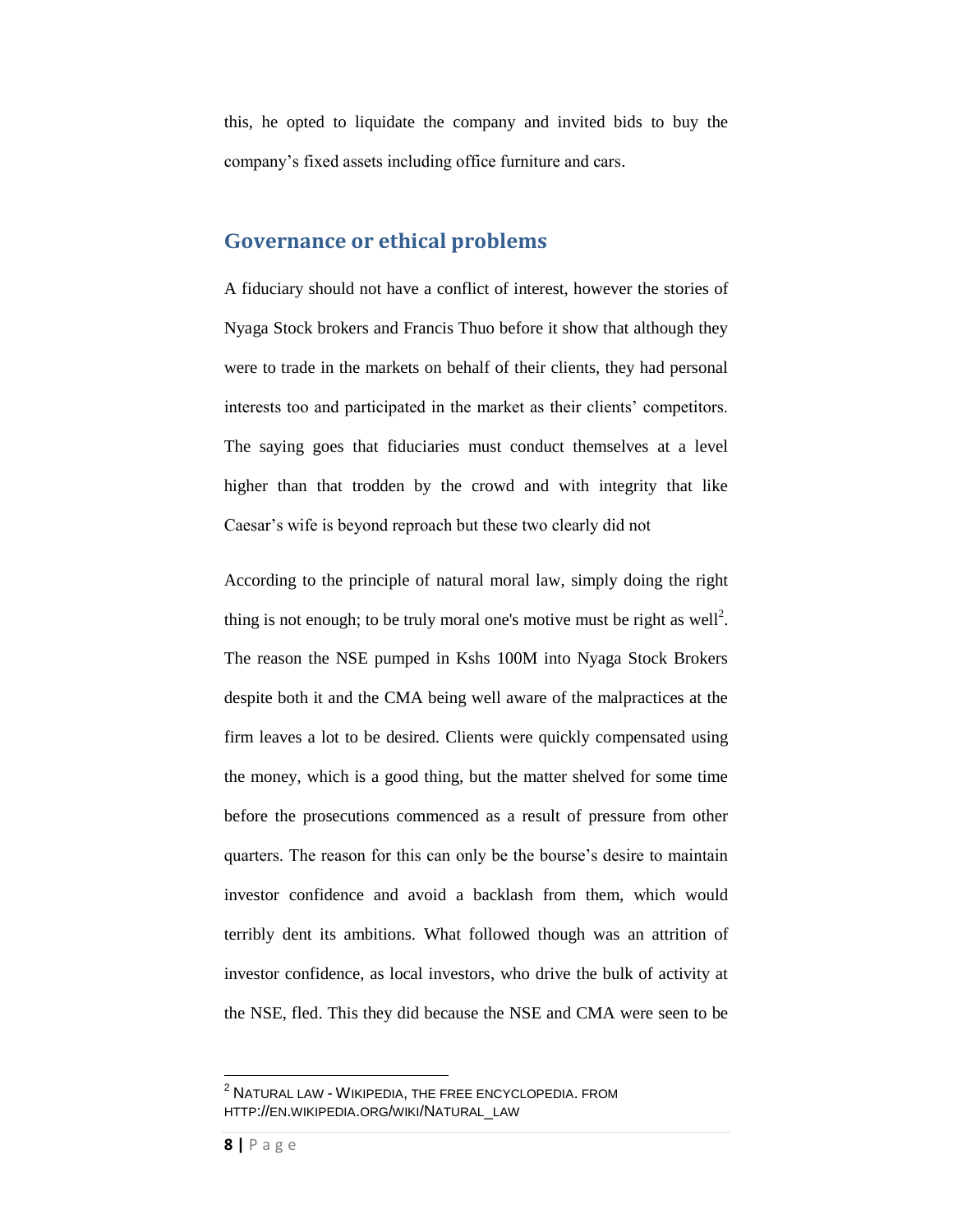compromising investors' money in order to remain relevant and look good

The NSE had a turnover of Kshs 100 Billion at the time and one would expect that such a bourse would at least be well regulated. The regulator should be able to apply the cardinal values of natural law which are prudence, justice, temperance and more importantly in our case fortitude. Fellow stock brokers did not get justice as a competitor, Nyaga Stock Brokers, was bailed out after blatantly being involved in malpractice while the investors did not see the strength of mind displayed by the CMA. The CMA simply could not endure adversity with courage on this matter

In the case of Discount Securities, it was a clear failure of corporate governance. It is absolutely ludicrous that one of the biggest stock brokerage firms in Kenya could have a dispute of ownership right under the noses of the CMA. That they came in to appoint an independent Executive Director as the two directors fought it out in court should not have been allowed to happen in the first place. The CMA cannot dictate who owns a company and how boards are structured but it has the mandate to ensure all players are compliant and investors' interests are catered for.

## <span id="page-8-0"></span>**Analysis of the Problems**

According to Stakeholder theory, a stakeholder is anyone who affects the company's bottom line thus their needs should not be ignored. The CMA ignored the needs of the clients in the cases of Nyaga stock brokers until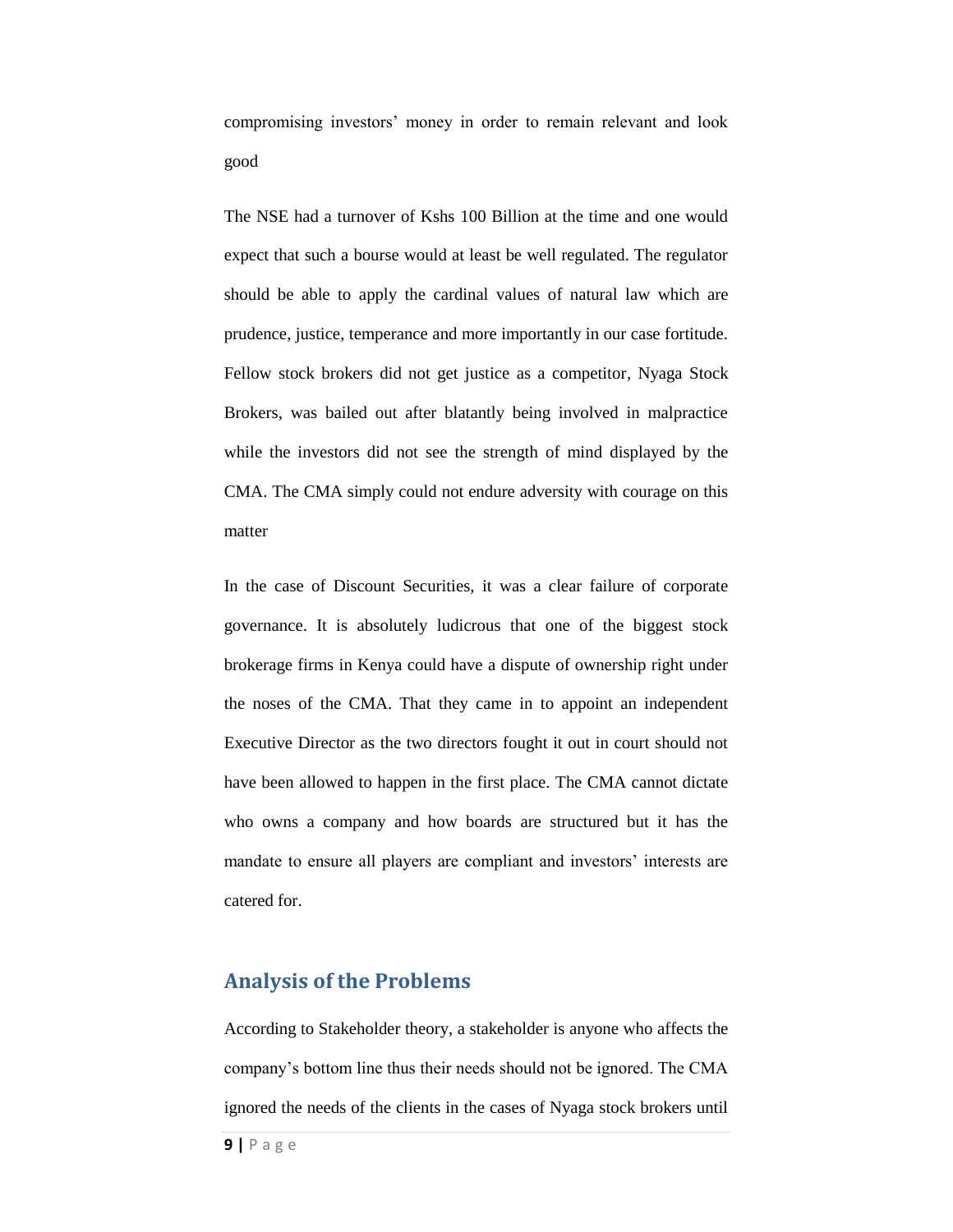it was too late. The NSE therefore had to intervene and inject Kshs 100M to bail them out yet if they had reacted soon after the fall of Francis Thuo stock brokers they would have saved the situation before much damage. Nyaga Stocks Brokers should have been suspended immediately, since their operating capital has not only been in the negative but they have been using gains made from illegal trade in clients' shares to prop up their operating capital. What followed though was an attrition of investor confidence, as local investors, who drive the bulk of activity at the NSE, fled

In the case of Discount securities as mentioned earlier, it was the failure of the theories of Democracy and Corporate governance. Corporate Governance is the means by which corporations establish order between the different parties i.e. the firm's owners or shareholders and its toplevel managers. There was absolutely no order in the governance structure of Discount Securities and this in my opinion was allowed to happen by the weak CMA. There was conflict between the two directors and this was allowed to fester over the years without intervention. Conflict occurs between two parties when one party perceives the other party as interfering with the satisfaction of the one's needs, wants or objectives. Githaiga felt that Kiragu interfered with his satisfaction while Kiragu felt that Githaiga was doing the same

## <span id="page-9-0"></span>**Conclusion**

Both these cases point towards a weak regulatory framework that compromises the stakeholders' interests. The CMA has been seen to act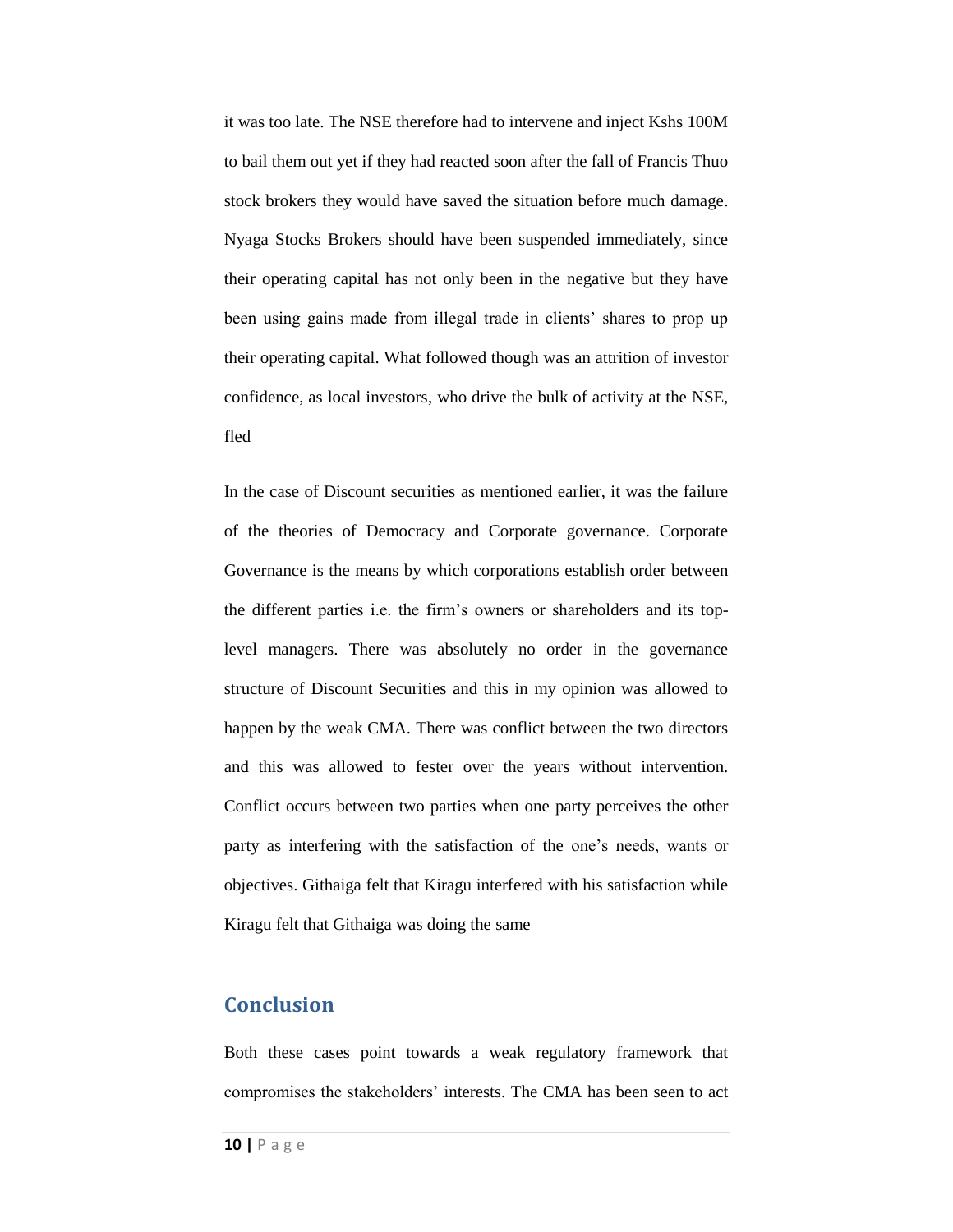late and more often than not its actions are geared towards saving face rather than the interests of stakeholders. The he CMA is therefore to blame for the underdeveloped capital market in Kenya. Kenyans are shying away from the bourse and opting for other investment avenues, especially the real estate market, which spells doom for the NSE

The securities market is not static, a new challenge presents itself every day and the CMA has the role of ensuring that it is profitable and sustainable. To achieve this, the CMA needs to be innovative as regards market regulations. They should be dynamic and constantly reviewed to ensure they remain relevant. This way, investors will be protected from imminent mal-practice from the industry players

The CMA plays a similar role to the Central Bank in terms of mandate and duty. Since great strides have been made by the central bank in regulating the banking industry, a lot can be borrowed from them. Some effort has gone into his and the different financial services regulators in the country now want to adopt a risk-based supervision approach. By bringing their heads together they want to incorporate Risk management requirements for each financial institution. The regulators, including the CMA, will carry out risk profiling and continuously review the risks independently as the current over reliance on the institutions' themselves to do this has proven catastrophic

#### <span id="page-10-0"></span>**References**

Black, B., & De Carvalho, A. G. (n.d.). The Law Affecting Corporate

Governance in Kenya: A Need for Review.